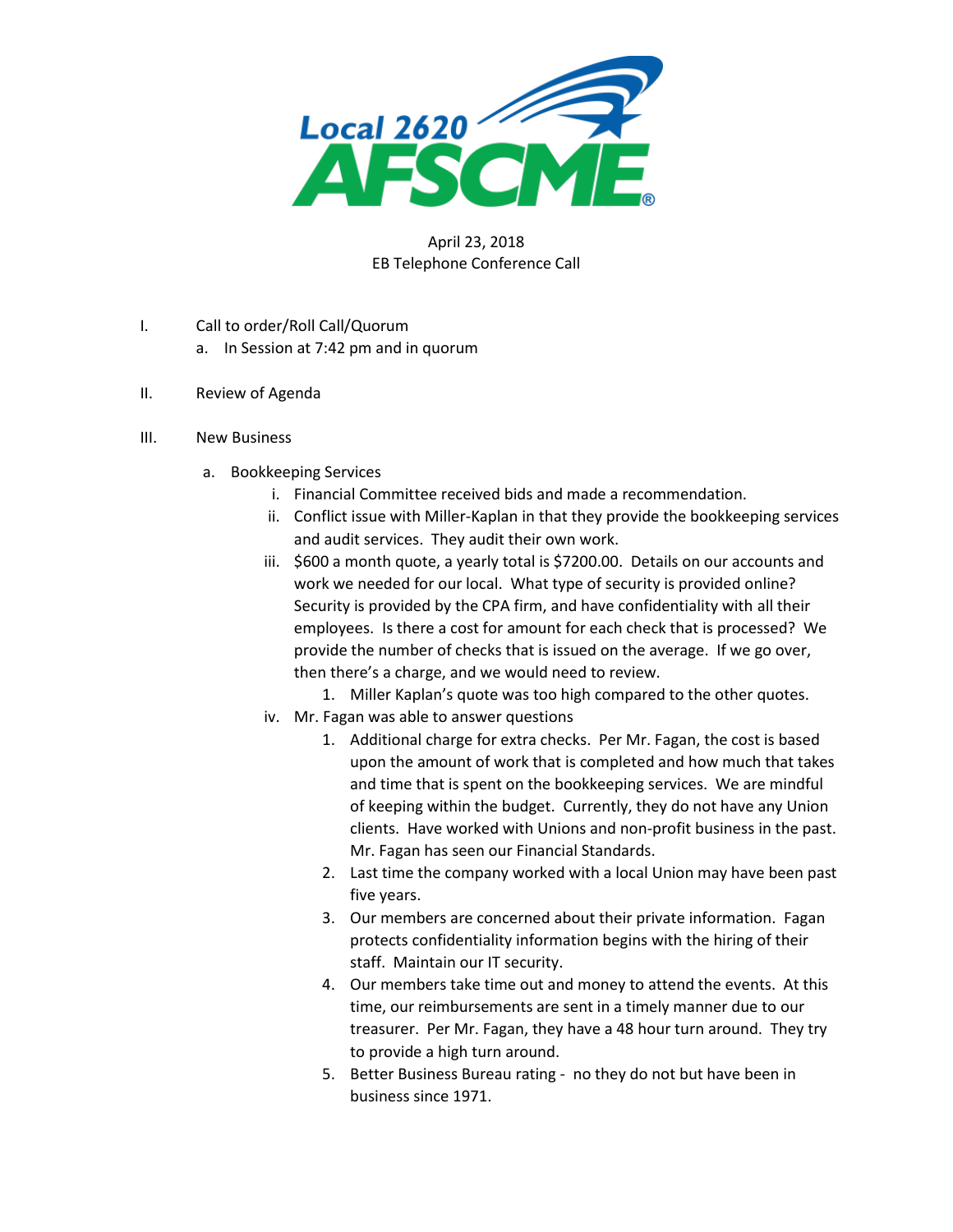

## April 23, 2018 EB Telephone Conference Call

- 6. Our firm does not do any audit services but will work with the auditors to facilitate the audit and have an understanding how the audit works.
- 7. If not working out, then there are no penalties when services are terminated. This will be reflected in the engagement letter. Never locked into a contract. Billing is for the month ahead.
- 8. M/S/C to approve to hire Fagan & Fadan LLP bookkeeping services. Motion by Susan Neeson, second by John Xiong - Chapman **Motion #1.** Voting results: 13 yes, 4 no, 2 abstain
- b. Treasurer Union Leave
	- i. M/S/F Treasure should not be on full time union leave upon hiring a bookkeeping service. Motion by Susan Neeson, second by Debra Johnson. **Motion #2** Voting results: 4 yes, 12 no, 3 abstain
		- 1. How much time is needed for the bookkeeping service be able to
		- 2. Three weeks is sufficient
		- 3. Bookkeeping services will be started May 1, 2018 or immediately. This has not been decided. Coding will be provided when the bookkeeping services when they code in QuickBooks.
		- 4. This will be a savings for the Union by hiring bookkeeping services. Treasurer will be on part-time Union Leave.
		- 5. Per Treasurer, her Union Leave expires May 15, 2018.
		- 6. M/S/C Call to question motion #2. Motion by Wanda Wulschleger, second by Matt Tidd. **Motion #3** Voting results: 17 yes, 1 no, 1 abstain.
		- 7. M/S/C To have Fagan & Fagan LLP start effective April 24, 2018. Motion by Wanda Wulschleger, second by Susan Neeson. **Motion #4** Voting results: 18 yes, 0 no, 0 abstain
- c. Joint Union Barbecue-CMF
	- 1. M/S/C to approve joint Union Barbecue and have \$200 withdrawn from the SPOC budget, \$200 from Matt Tidd's budget, and \$100 out of Local 2620 budget. Motion by Matt Tidd, second by Debra Johnson. **Motion #5.** Voting results: 19 yes, 0 no, 0 abstain
- d. Belinda Gilmer
	- i. More appropriate to hold the meeting with Michael Seville and Chad Johnson to meet in LA with the members. Council 57 is not willing to pay for Gilmer and the four impacted members. And feel that the Council 57 meeting is not